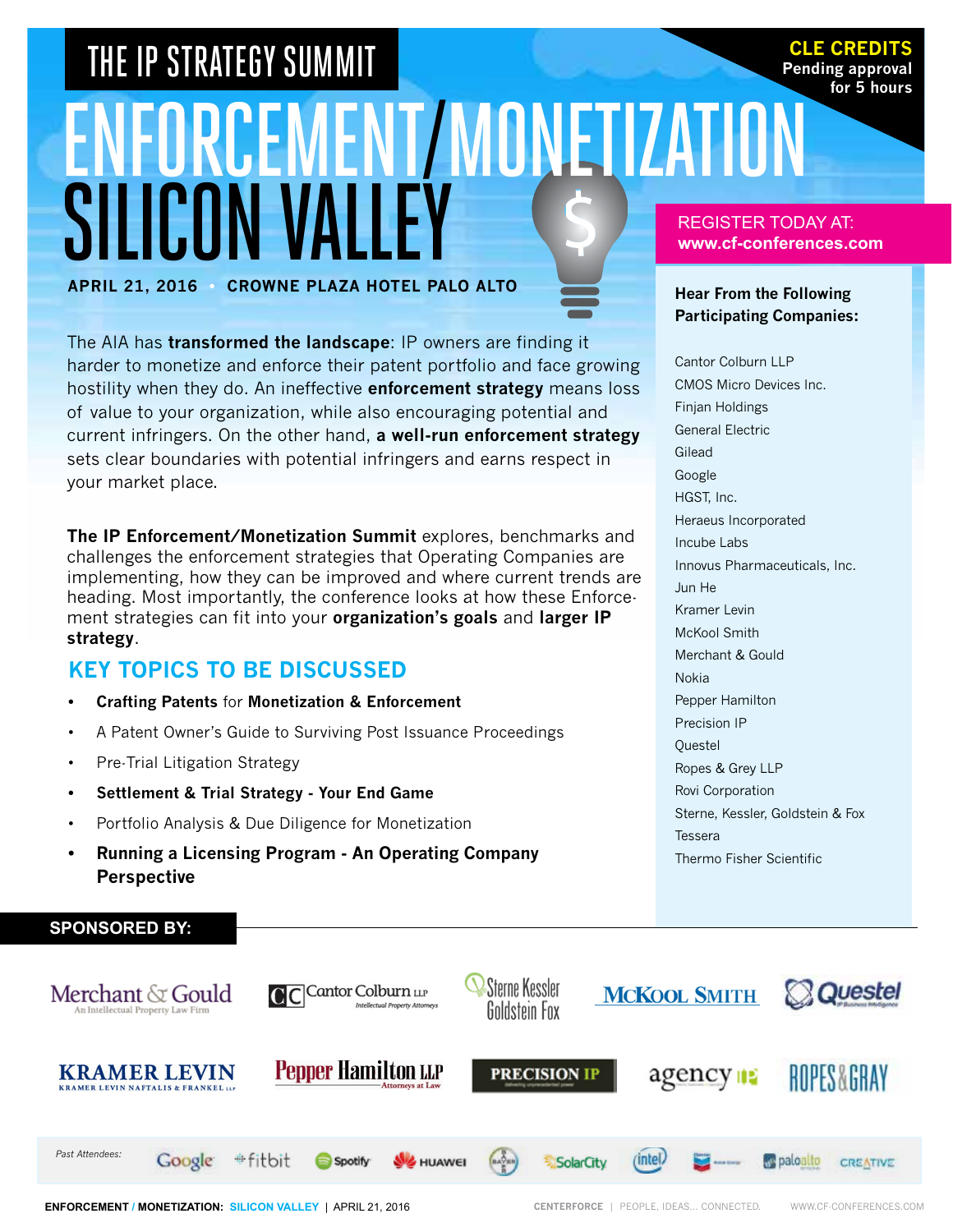## **SPEAKERS INCLUDE:**



**Sriranga Veeraraghavan** *Senior Director, Patent Litigation* **Tessera**



**Phil Colburn** *Co-Managing Partner* **Cantor Colburn LLP**



**Thermo Fisher Scientific**



**Steve Baughman** *Partner* **Ropes & Grey LLP**



**Bryon Pickard** *Director, Litigation Group* **Sterne, Kessler, Goldstein & Fox**



**General Electric Thomas Fitzpatrick** *Partner*

**Pepper Hamilton**

**Sang Young Brodie** *Executive Counsel*



**Varun Shah** *Principal Patent/IP Attorney* **Precision IP**



**Patrick Duncan** *Senior Patent Attorney* **HGST, Inc.**



**Rosie Dickens** *Patent Counsel* **Google**



**Randy Berholtz**

*Acting General Counsel andSecretary* **Innovus Pharmaceuticals, Inc.**



**Joel Harris** *Senior Director of IP* **Incube Labs**

**Michael Kim** *Senior Enforcement Counsel* **Finjan Holdings**

**Andrea Hutchinson** *Corporate Counsel, IP Litigation* **Gilead**

**Courtland Reichman** *Principal* **McKool Smith**



**Austin Englert** *Business Development* 

**Kramer Levin**

**Paul Huang** *President* **CMOS Micro Devices Inc.**

**Kim R. Jessum** *Chief IP & Associate General Counsel* **Heraeus Incorporated**

**Alexis Garcha** *Senior IP LItigation Counsel* **Nokia**

## **AGENDA THURSDAY, APRIL 21, 2016 LEADING EXPERTS AND**

#### 7.30 am **Registration and Breakfast**

#### 8:15 am **chairperson opening remarks**

#### 8:30 am **Crafting Patents for Monetization & Enforcement**

What are the criteria for crafting patents that give your organization the best **monetization and enforcement options** in today's challenging environment? The ability to **license, sell and enforce** effectively gives your organization a strong advantage, but it all starts with strong patents.

#### **Topics Covered:**

- • The **new IP landscape** How challenging and complex is it
- • Patent Prosecution: the gate keeper for **innovation & R&D**
- More stringent ranking of potential fillings
- • Can you make your patents **IPR-proof**
- • What can you learn from the **competitive landscape**

**Milan Patel -** *VP, Patent Strategy*, Rovi Corporation **Phil Colburn -** *Co-Managing Partner*, Cantor Colburn LLP

**Joel Harris -** *Senior Director of IP*, Incube Labs **Roger C. Kuan -** *Lead IP Counsel*, Thermo Fisher Scientific

#### 9:20 am **A Patent Owner's Guide to Surviving Post Issuance Proceedings**

Everyone has seen the data: Post Issuance Proceedings still give the advantage to defendants. Post Issuance Proceedings - **especially IPRs and CBMs** - are infringers and defendants' best tool to delay, deflect and invalidate. The good news is plaintiffs can now benchmark which strategies can effectively navigate through post issuance proceedings.

#### **Topics Covered:**

- Proactive strategies– Hint: expect to face IPRs and CBMs
- How are infringers using Post Issuance when facing:
	- • IPRs
	- • CBMs
- Pitfalls to avoid
- • Most effective strategies

**Michael Kim -** *Senior Enforcement Counsel*, Finjan Holdings

**Steve Baughman -** *Partner*, Ropes & Grey LLP

**Randy Berholtz -** *Acting General Counsel & Secretary*, Innovus Pharmaceuticals, Inc.

**Kim R. Jessum -** *Chief IP & Associate General Counsel*, Heraeus Incorporated

 $\mathfrak{D}$ 





**Paul Andre** *Partner*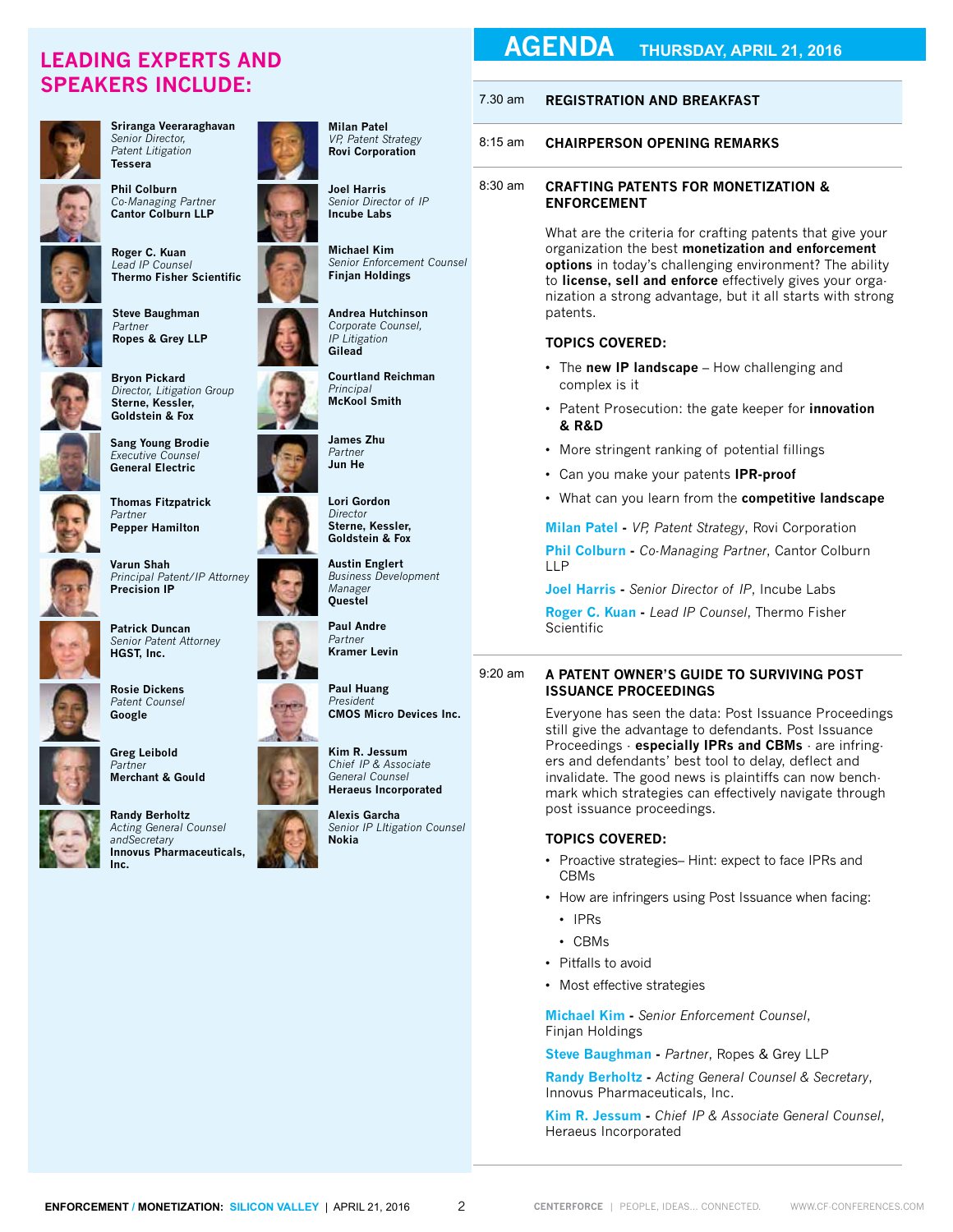#### 10:10 am **NETWORKING BREAK**

#### 10:50 am **Pre-Trial Litigation Strategy**

As the litigation landscape becomes more complex, the plaintiff's advantages have now become even more important. The ability to plan, prepare and **foresee the potential defenses** that you may face will give you an advantage. Once the litigation commences, managing and executing that plan gives your organization the best opportunity to achieve its goals.

#### **Topics Covered:**

- Prepare to succeed or prepare to fail
- • The difference between **facing rivals** and non-core operating companies
- • **Due diligence** on potential infringers
- Preparing for litigation:
	- • Case history
	- • Building your team
	- • Working with outside counsel
	- Building your strategy

#### **Alexis Garcha -** *Senior IP Litigation Counsel*, Nokia

**Byron Pickard -** *Director, Litigation Group*, Sterne, Kessler, Goldstein & Fox

**Andrea Hutchinson -** *Corporate Counsel, IP Litigation*, Gilead

#### 11:40 am **Settlement & Trial Strategy – Your End Game**

As the plaintiff, what are the best ways to achieve your end game? Litigation is most likely going to end in settlement (during or before trial). While a settlement gives your organization consistency, it may not achieve your long term strategic goals. If you go to trial, what are the best ways to leverage your advantage and achieve your organizational goals? How can you run your end game to **close your litigation successfully**?

#### **Topics Covered:**

- What is your goal
- • What are the most **effective ways to reach settlement**
- • How to best **utilize your witnesses**
- What is the story
- Undermining their case/story "big bad corporation coming after us"

**Sriranga Veeraraghavan -** *Senior Director, Patent Litigation*, Tessera

**Courtland Reichman -** *Principal*, McKool Smith

**Sand Young Brodie -** *Executive Counsel*, General Electric

#### 12:30 pm **Networking LUNCH**

#### 12:45 pm **Lunch and Learn (Invitation only)**

**IP ENFORCEMENT IN CHINA**

*Presented by:* 

**James Zhu -** *Partner*, Jun He

#### 1:45 pm **Roundtables**

Five (5) interactive rotating 20-minute discussions hosted by an expert on the following topics.

*\*\*(Note: Attendees are in-house counsel only, except Moderators)*

**1.** "**Unintended Consequences of Nautilus, Highmark, Octane & ALICE for Patent Owners**"

**Phil Colburn** - *Co-Managing Partner*, Cantor Colburn LLP

**2. "Best Practices in Invention Disclosure Management & IP Budget Forecasting"**

**Austin Englert** - *Business Development Manager,* Questel

**3. "Concurrent Litigation Proceedings**" **Lori Gordon** - Partner, Sterne Kessler

**4. "Trade Secrets Enforcement"**

**Tom Fitzpatrick** - Partner, Pepper Hamilton

**5. "The 2 Chair Patent Drafting Model" Varun Shah** - Principal Patent/IP Attorney, Precision IP

#### 3:05 pm **NETWORKING BREAK**

#### 3:35 pm **Portfolio Analysis & Due Diligence for Monetization**

There are two types of analysis and due diligence when it comes to monetization – internal and external. In today's landscape, in order to successfully **license, sell or transfer technology** you must understand which are your best patents, why they give you the best opportunity to drive value, and which patent to let go? The external work is understanding the competitive landscape: what companies to target and why? Crucially, where are the **gaps in the market** that you can leverage for organizational success?

#### **TOPICS COVERED:**

- Internal analysis:
	- What's in your portfolio
	- • What to look for
	- Red flags
- IP Valuation What is your portfolio worth
- A penny saved a penny made
	- What to keep, sell, license, cut
- • External Analysis
	- • Competitive Analysis
		- Where are the monetization opportunities
		- Due diligence where are the gaps

3

**►**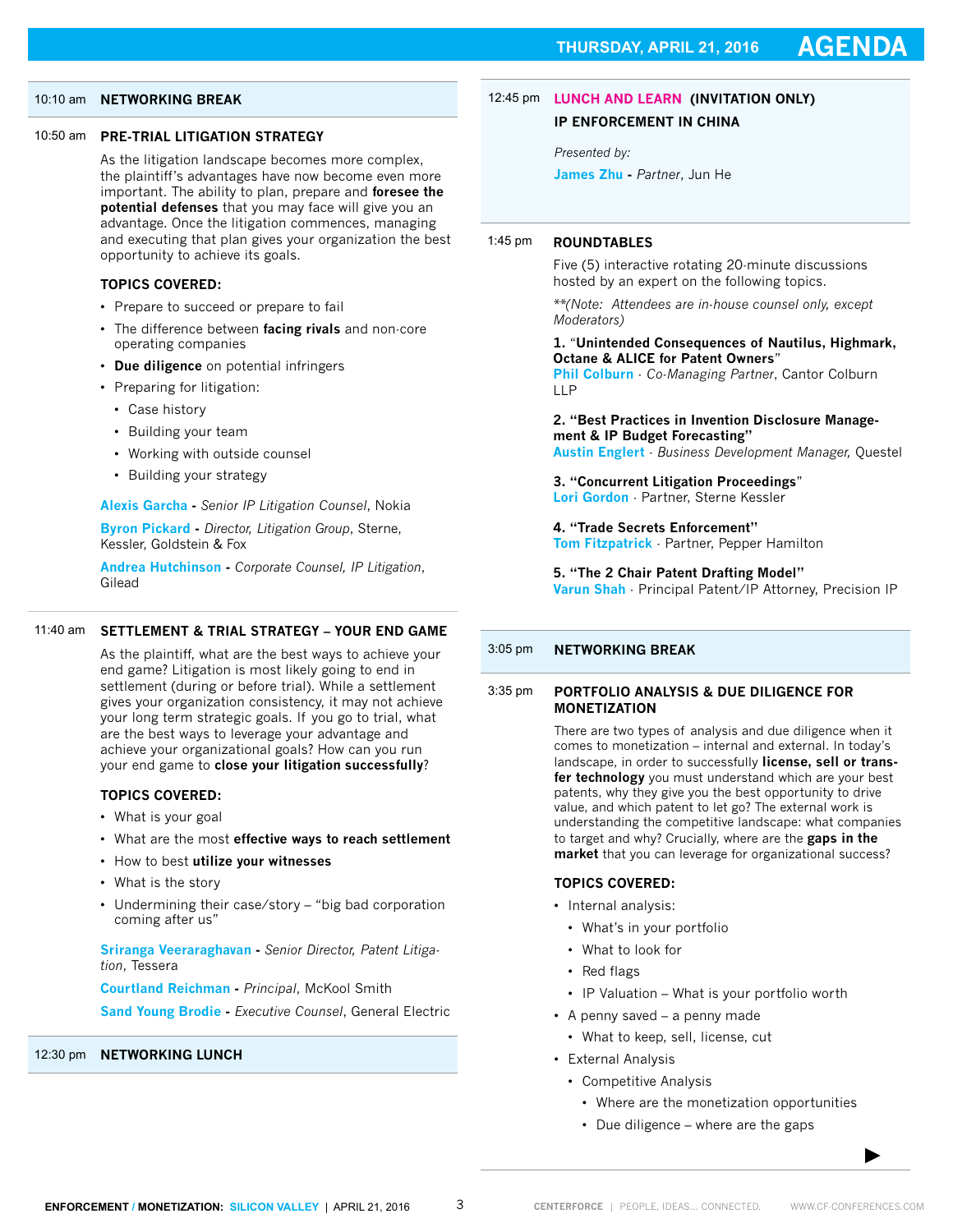#### **VENUE AND ACCOMMODATIONS**

**Patrick Duncan -** *Senior Patent Attorney*, HGST, Inc. **Paul Andre -** *Partner*, Kramer Levin **Rosie Dickens -** *Patent Counsel*, Google

**Paul Huang -** *President,* CMOS Micro Devices Inc.

#### 4:25 pm **Running a Licensing Program – An Operating Company Perspective**

Successful licensing programs are utilizing an array of tools: strong internal communication, handling management expectations and securing their buy-in, as well as being open to new, win-win deal structures. The fundamentals, however, still apply although the time lines may be longer and the deals more complex. How can an operating company run a licensing program in today's landscape?

#### **TOPICS COVERED:**

- Why are you running a licensing program
	- • Is the company committed
	- • **Paper tigers beware** enforcement needs to be a real option
- • Organizational Buy-in:
	- Setting expectations
	- • Gaining support from important internal partners
	- • Internal obstacles working and clashing with other divisions
- Licensee as:
	- Infringer
	- • Partner
	- • Customer
	- The engagement of your licensee
	- • What due diligence to run on your licens**ee**

**Greg Leibold -** *Partner*, Merchant & Gould

#### 5:15 pm **NETWORKING COCKTAIL RECEPTION**



#### **Crowne Plaza Palo Alto**

4290 El Camino Real Palo Alto, CA 94306, USA Tel: 650-857-0787

#### **www.cabanapaloalto.com**

Crowne Plaza Palo Alto We provide complimentary Wi-Fi in all guestrooms, 24 hour room service, and the Crowne Plaza Sleep Advantage® Program. Our hotel offers over 20,000 square feet of indoor/outdoor event space. All of the event space has high capacity internet connectivity and many rooms have natural light. Our dedicated Crowne Meetings Director will assist in planning the perfect meeting.Crowne Plaza Palo Alto is the place to relax. Our hotel's beautiful property features the largest outdoor hotel pool in the area, spa, fitness center, golf driving tee and putting green.